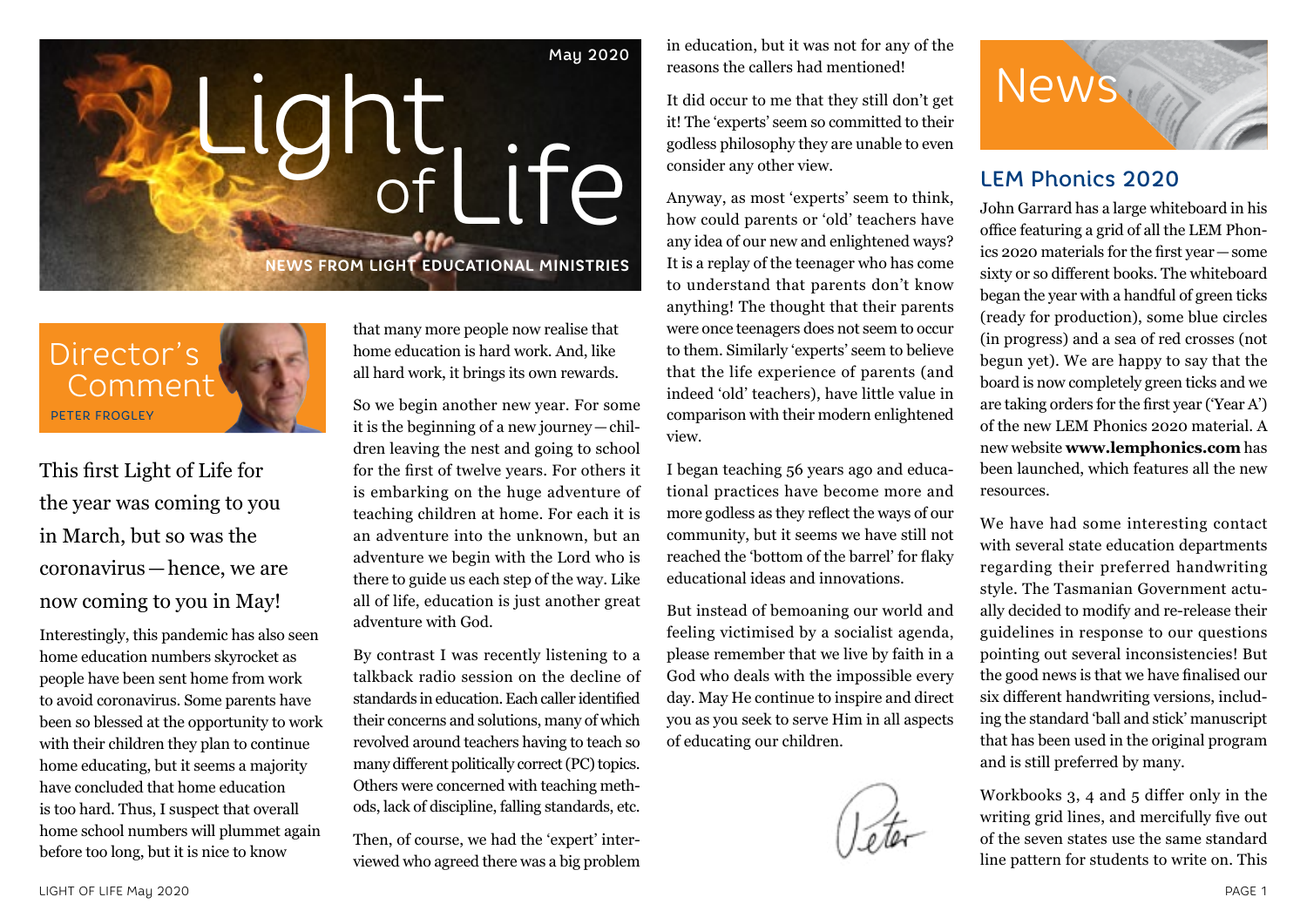

means that there are only three versions of these workbooks to cover all states—only NSW and Queensland use different versions.

Training in the new method has been going well, with our instructors incorporating the new 2020 changes into their seminars. Generally speaking the changes have been extremely well-received by teachers and schools and we look forward to releasing the 'Year B' products to the market in the very near future, followed by others later in the year.

For those who are into their subsequent years of teaching LEM Phonics, we have continued production of all the original versions of the resources, and will continue to do so while there is need for them. There are some original version resources which we have surplus of that we will be selling at heavy discounts.

Transitioning from the old to the new has been a hot topic amongst the instructors and we are continuing to discuss the best strategies for schools and families who are already using LEM Phonics. At this

stage the general advice is to continue with the version you have started, but various cases may call for different pathways. The good thing is that our new production model has allowed us to be very agile in

responding to specific needs in the market.

So spread the word—LEM Phonics 2020 is ready to roll and coming to a classroom near you!



## No. 109: God has appointed you

The Socialist world in which we live is constantly on the lookout for someone to blame —for everything and anything.

It is the world of the victim.

We, Christians, have an opportunity to follow worldly trends and also become victims. But wait — have you ever met a happy victim? To be led into victimhood is to be led into defeat—in the vernacular, to become a 'loser'!

Our leader Jesus had absolute reason to become the world's leading victim, but He chose instead to become the great overcomer, to rise from the dead, to reign victoriously. He is THE world changer! He has instructed His followers to be filled with His Spirit and to bring the world under the authority of Christ—the king of His kingdom.

The world does need to change, but if you are waiting for someone else to change things, you will be waiting for some indeterminate period of time. It seems that in God's thinking you and I are actually charged with the privilege of being responsible for the future direction of our world.

But before you throw your hands in the air and declare incompetence to God—STOP, take a breath and realise that it is God's purpose to use you in His plan to change His world to the right way up. That is why you are here on this planet, breathing God's good air and living by faith in a God who loves the challenge of the impossible.

And you are right — you are impossible, but God never intended for you to do anything apart from Him. He is the one who made you a new creation, with a hope and a purpose created by God just for you! And your family? Yes, they are part of the plan God has for you. Remember, you and yours are not alone in this call—there are a multitude who are called to this Great Commission.

Do you really think that any of our leaders will change the world by themselves? They may give leadership, but it is us the people that do the work! I look at what President Trump is doing in the USA (apart from upsetting the PC supporters) by swimming against the tide. Many things have and are being changed by a man who is willing to stand and to do. I don't know any of the details but I do observe that many of the changes in the USA are in line with my understanding of biblical principles.

But, back to the real issue – God has empowered each of us, Christians, to build our lives on biblical values and train our families to do likewise. If God thought that this was impossible He would never have asked us to follow Him. God will give you a vision for your family that will set your heart in His direction and through obedience to the Lord you will find the journey of life takes on new life. He has given us His Word (the Bible) and the indwelling Holy Spirit as our guide, teacher and comforter.

Wringing our hands and sighing loudly were never part of the plan God has for us.

So get behind the leader (Jesus), obey Him and enjoy a life of blessing, challenge, opportunity, satisfaction and fulfilment. We are with Him and He is impossible to defeat — we are on the winning side and we are able in God's ability to fulfil our part of changing the world for the glory of God.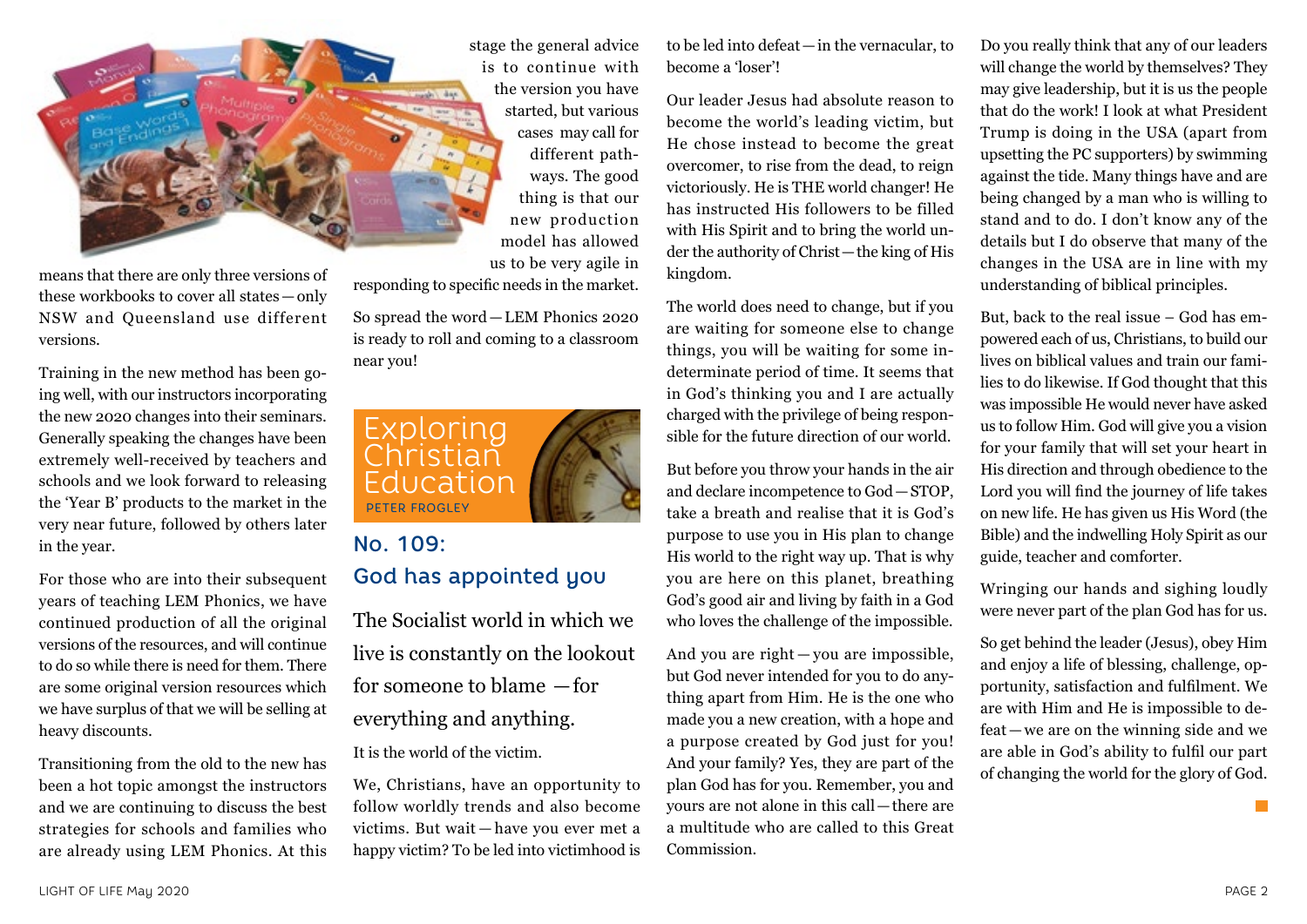

## Abeka New Editions



#### Grade 8 Grammar and Composition II: 6th Edition

This new edition course for Grade 8 introduces higher grammar concepts like noun clauses, gerunds, and infinitives, while reviewing the parts of speech plus diagramming. Also includes original sentence-writing exercises, composition practices for research papers, and a condensed handbook to improve oral and verbal communication skills.

| Student Text                 | \$55.85 |
|------------------------------|---------|
| Teacher Key                  | \$78.15 |
| Student Quiz and Test Book   | \$19.65 |
| Teacher Key to Quiz and Test | \$34.35 |



Grade 7 Intermediate **Mathematics** 

Intermediate Mathematics is an updated version of the previous Grade 7 course *Basic Mathematics*, bridging the gap between primary and secondary school maths and preparing students for more advanced courses. The course includes daily exercises, examples, review exercises, index, glossary, and a reference section.

| Student Text                     | \$80.65  |
|----------------------------------|----------|
| Teacher Edition (2 vol)          | \$121.35 |
| Solution Key (selected problems) | \$113.00 |
| Student Test and Quiz Book       | \$22.65  |
| Teacher Key to Test and Quiz     | \$39.65  |
|                                  |          |









### Bob Jones University Press New Editions

#### Bible 4: Pathway to Promise

In this all-new edition of BJUP's Grade 4 Bible curriculum, students learn many details about the Old Testament, with the text constantly emphasising the overall simplicity and unity of the story. To help the students see how the Bible tells one continuous story, a fold-out timeline of the entire Old Testament is included. Student text is soft bound, 328 pages.

| \$56.65  |
|----------|
| \$139.45 |
| \$19.05  |
| \$22.80  |
|          |

#### Math 4: 4th Edition

Develops problem solving skills and teaches students to work out maths problems accurately. Students will gain mastery of multiplication, division, fractions, and geometry. Each chapter concludes with a chapter review and cumulative review to help students retain the concepts. Includes STEAM exercises. Student text is 352 pages, soft cover.

| Student Text               | \$65.55  |
|----------------------------|----------|
| Teacher Edition            | \$162.80 |
| Student Assessments        | \$19.05  |
| Teacher Key to Assessments | \$22.80  |

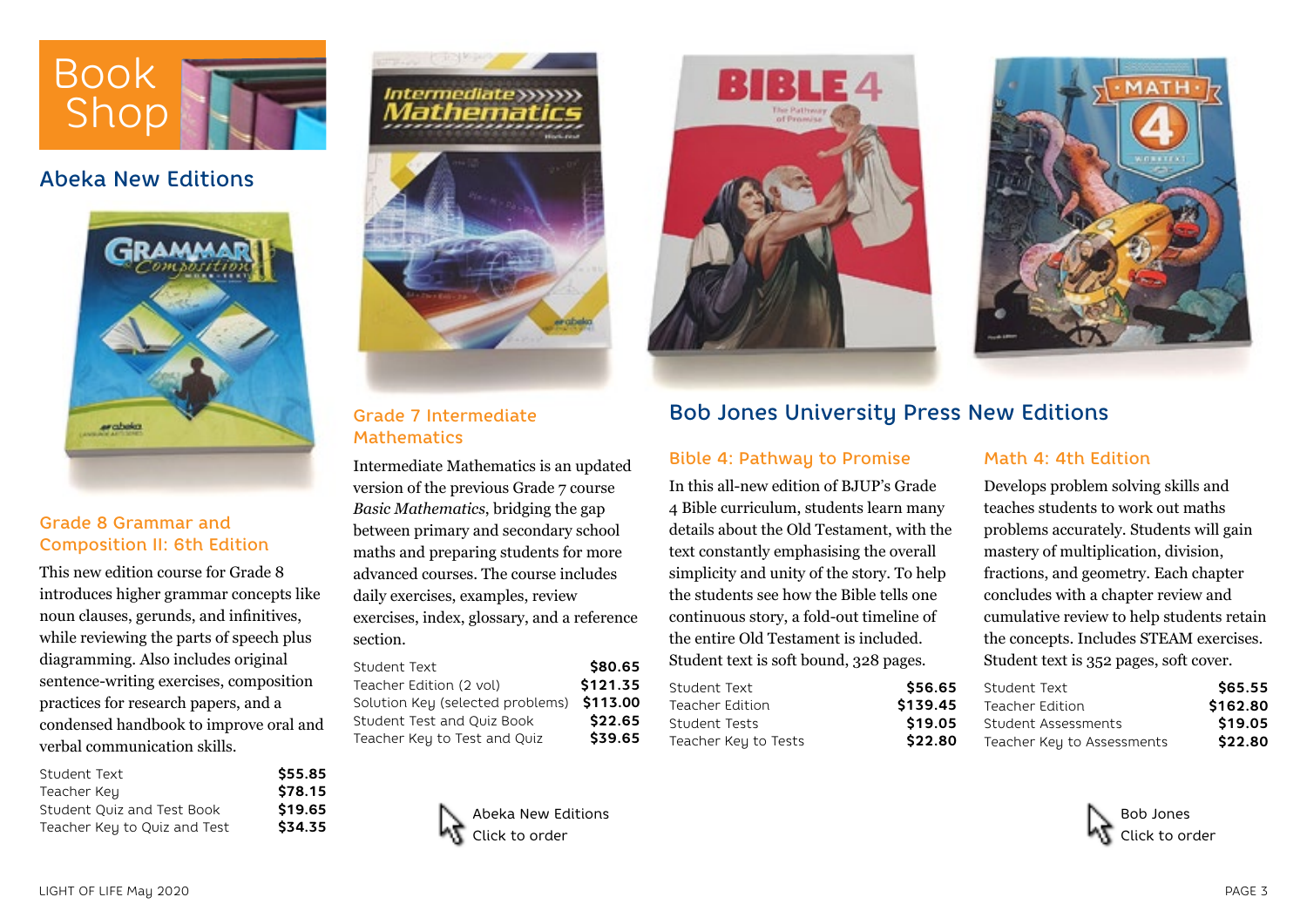## LEM Phonics Original Version Specials

We have surplus stock of several original version LEM Phonics items so we are reducing prices while stock lasts. Now is a great time to grab a bargain, particularly if you are continuing to use the current version of LEM Phonics.



#### Workbook 3: Reading with the Phonograms (Christian Edition)

A first reading workbook in which children revise the multiple sounds by learning to recognise and read them in words. 45 pages.

was \$8.95 now **\$4.00** each 10+ copies **\$3.00** each 20+ copies **\$2.00** each

#### Workbook 6: Base Words and Endings 2 (Christian Edition)

A student's workbook of exercises of word endings. It incorporates revision of Workbook 5, adding many other endings and rules. 46 pages.

was \$8.95 now **\$4.00** each 10+ copies **\$3.00** each 20+ copies **\$2.00** each



#### Phonogram Ruler

A 30cm plastic ruler featuring the 75 phonograms.

was \$0.95 now **\$0.50**

#### A3 Rules Charts

Present the major rules of LEM Phonics on twelve A3-size colour wall charts to help children remember them.

was \$59.95 now **\$19.95**



### Clickety Clack CD

A compact disc of the 48 nursery rhymes from the Single and Multiple Phonogram workbooks. Develops phonemic awareness as children sing along with their favourite songs. LEM Phonics Specials Click to order

was \$19.95 now **\$4.95**



# Clearance specials just got special-er!



# \$2.50 each: less than half price!

We are looking to reduce our large range of Wordsworth Classics. Tragically these classic, excellent novels are not studied these days as they once were. But that is no reason for your family to be deprived of much of the best of English literature.

**While stocks last all standard Wordsworth Classics titles are available for just \$2.50 each (normally \$6.95).**

Click the link below to see the list of titles and place your order.

Please note postage and handling is not included.



Wordsworth Specials Click to order



Christian Liberty Press

# 50% off all titles!

We have sold Christian Liberty Curriculum for many years, but various issues have made it no longer viable for us to stock their material. We have reduced the price of all remaining Christian Liberty stock in our catalogue by 50%.

This curriculum is highly recommended with its strong Christian emphasis and represents excellent value.

**While stocks last all Christian Liberty Press curriculum and library books are available for 50% off the regular retail prices.**

Click the link below to shop online and place your order.



Christian Liberty Press Click to order